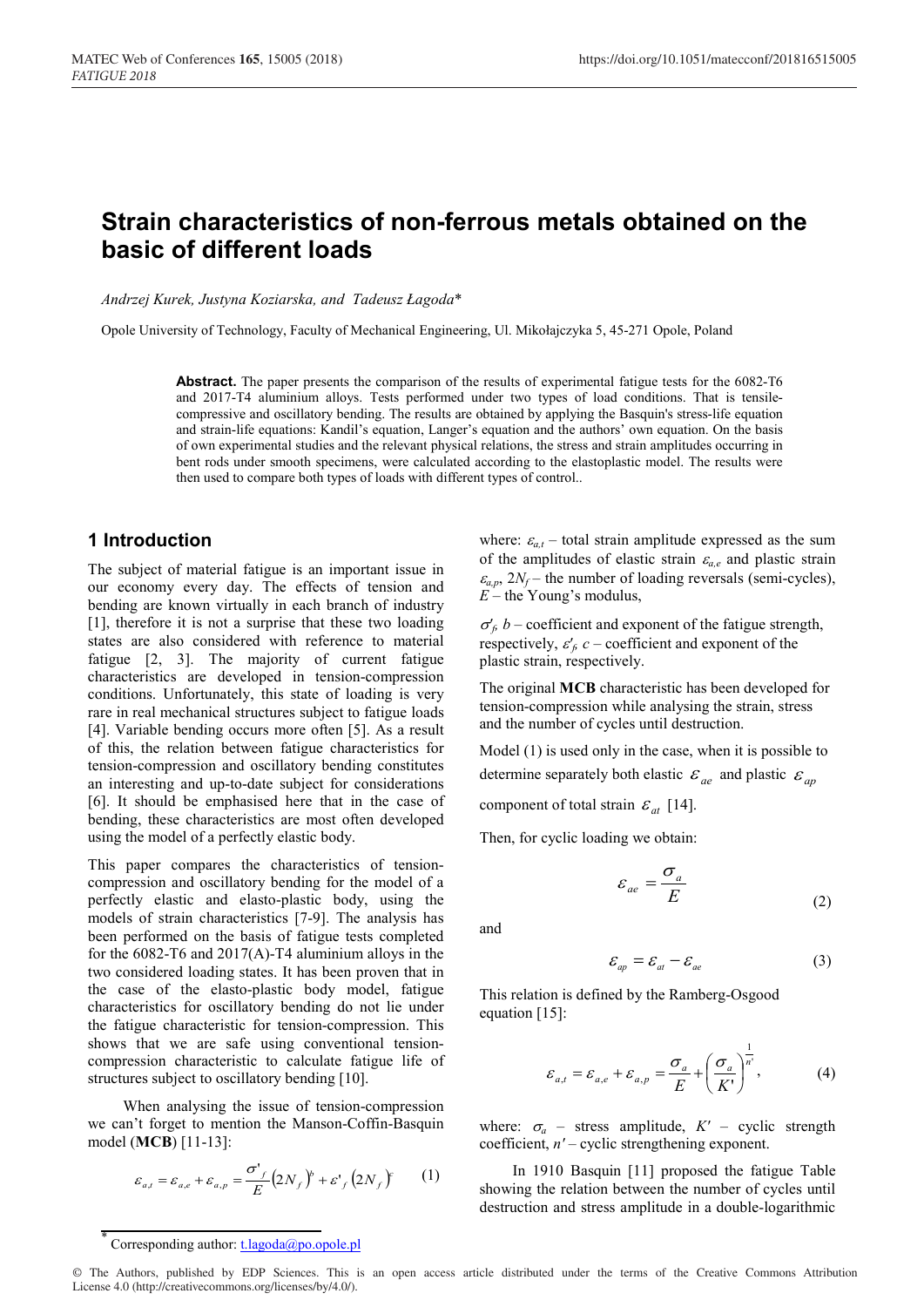system  $log(\sigma_a)$ -log( $N_f$ ), and the approximating formula, which can be expressed as below in the exponential form for tension-compression:

> $\sigma_a = \sigma_f^{\prime}(2N_f)$ (5)

or

$$
\log N_f = A + m \log \sigma_a \tag{6}
$$

where:  $N_f$  – fatigue life in cycles,  $\sigma_a$  – stress amplitude for tension-compression or bending,  $A$ ,  $m$  – regression model constants.

Another issue has been shown in the study [16], where it is pointed out that the sense of plastic strain amplitude in the expression (1) depends on fatigue life, and thus *c* is not a constant value.

Moreover, various authors proposed other empirical model making total strain amplitude dependent on the number of cycles. Among these models there is the Langer [17] proposal, which is used in numerous studies and promoted e.g. by Manson [18], [19] and Chrop [20].

$$
log N_f = A - B log(\varepsilon_{ac} - C), \tag{7}
$$

where: A, B, C – constants to select special form of the characteristic for a given material.

Another characteristic is proposed by Kandil [21] and Gorash [22], in the following form:

$$
log \varepsilon_{ac} = A - B \log (N_f) + C \log^2 (N_f), \quad (8)
$$

where: A, B, C – constants to select special form of the characteristic for a given material.

Since in case of bending it is not possible to separate elastic and plastic component, then characteristic (1) cannot be used but it is possible to use characteristics (7) or (8), or other empirical form of a strain characteristic. For example, this may be a combination of characteristics (7) and (8) in the following form:

$$
log(\varepsilon_{ac} - D) = A - B log(N_f) + C log2(N_f),
$$
 (9)

where: A, B, C, D - constants to select special form of the characteristic for a given material.

An extensive review of fatigue characteristics can be found e.g. in the study [23]. The new form, which is proposed there, requires 4 material constants to be determined, same as for the popular characteristic MCB (1).

In the literature there is no simple model allowing determination of elasto-plastic strains and stresses for smooth rods at bending. However, it has been confirmed empirically many times that normal strain distribution for bending is linear in cross-section:

$$
\varepsilon_{a}(x) = \varepsilon_{a \max} \frac{x}{R}
$$
 (10)

where:  $x -$  the distance from bending plane,  $R$ maximum height (radius in case of round component  $\prime$ rod $\prime$ ).

The basic relationship that has to be satisfied is that normal stresses, which appear both in an elastic and

elasto-plastic model, must compensate the preset bending moment, that is:

$$
M_b = \int_S \sigma(x, y) x dS \tag{11}
$$

while, the relationship between stress and strain amplitude may be expressed using the Ramberg-Osgood equation (4). Fig. 1 shows an example distribution of stresses and strains at bending.



**Fig.1.** Distribution of strain (a) and stress (b) in a test piece subject to bending

Whereas, Fig. 2 shows values in the test piece cross-section, required to calculate distributions of stresses and bending moment according to the elastoplastic body model.



**Fig. 2.** Cross-section of test piece subject to bending

#### **2 Experimental studies**

The studies have been carried out for test pieces made of the 6082-T6 and 2017-T4 aluminium alloys.

Chemical constitution of the tested material is shown in Table 1. The basic mechanical properties of the discussed material are specified in Table 2.

**Table 1.** Chemical constitution of the aluminium alloys (in %)  $-$  Al – the rest **6082**

| Cu    | Mg             | Mn           | Si             | Fe    | $Zr+Ti$ | Zn    | Сr     |
|-------|----------------|--------------|----------------|-------|---------|-------|--------|
| < 0.1 | $0.6 \div 1.2$ | $0.4 \div 1$ | $0.7 \div 1.3$ | < 0.5 | < 0.1   | < 0.2 | < 0.25 |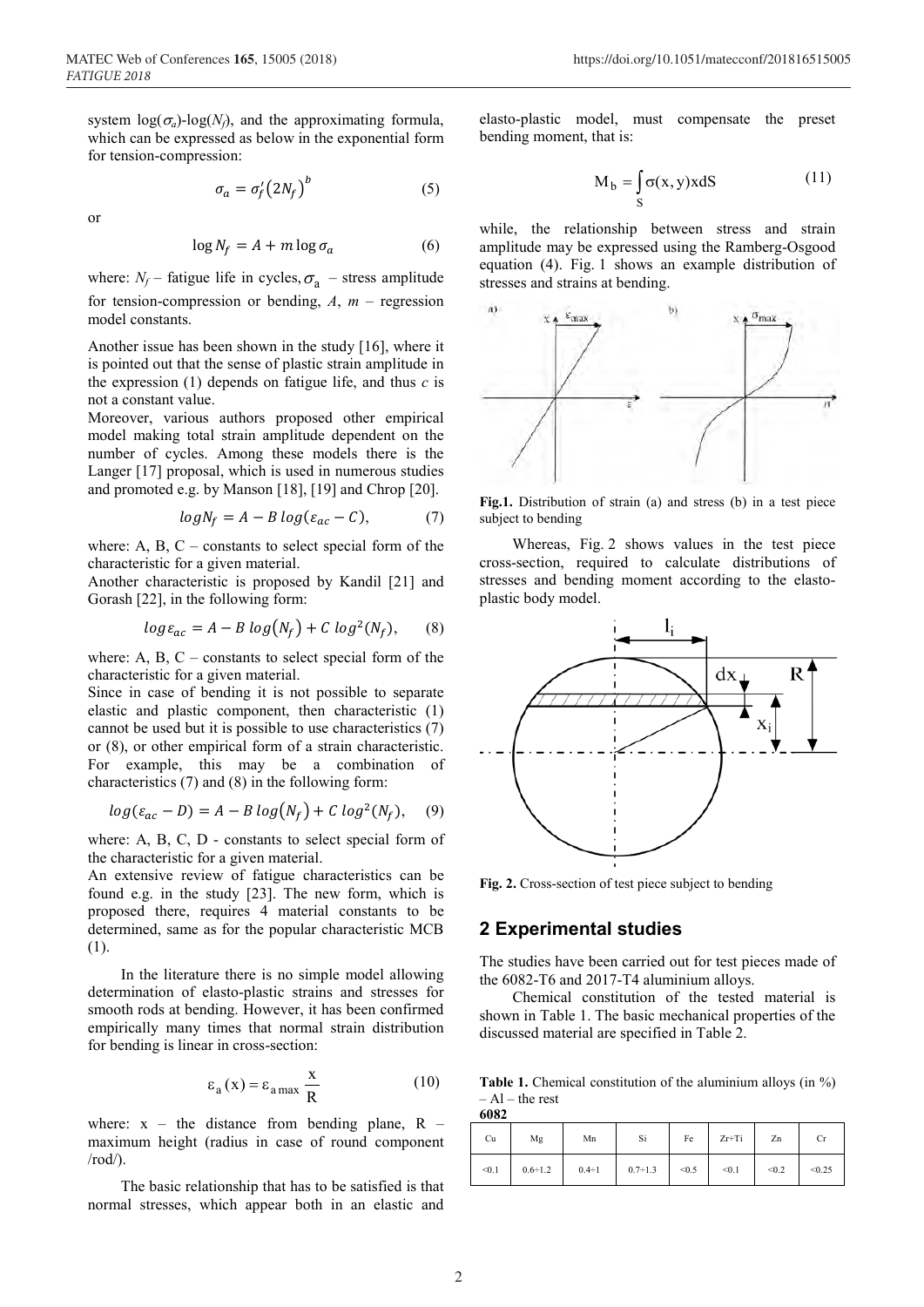| 2017A          |              |           |     |       |         |        |        |
|----------------|--------------|-----------|-----|-------|---------|--------|--------|
| Cu             | Mg           | Mn        | Si  | Fe    | $Zr+Ti$ | Zn     |        |
| $3.5 \div 4.5$ | $0.4 \div 1$ | $0.4 + 1$ | 0.6 | < 0.7 | < 0.25  | < 0.25 | < 0.25 |

**Table 2.** The basic mechanical parameters of aluminium alloys

| Aluminium | Ε,<br>GPa | $R_{p0.2}$ ,<br>MPa | $R_m$ , MPa | $A_5\%$ |      |
|-----------|-----------|---------------------|-------------|---------|------|
| 6082      | 77        | 365                 | 385         | 27.2    | 0.32 |
| 2017A     | 72        | 395                 | 545         | 21      | 0.32 |

### **3 Test for tension-compression**

The low-cycle tests for tension-compression were performed in cooperation with the Institute Laboratory for Materials and Structures Testing at UTP - University of Science and Technology in Bydgoszcz [24] for 6082- T6 and at Opole University of Technology [25] for 2017(A)-T4.

The purpose of tests was to find basic fatigue characteristics for test pieces made of aluminium alloy at ambient temperature.

16 test pieces were used in the tests for 6082-T6 and 10 test pieces for 2017(A)-T4. The tests were performed according to the standard PN-84/H-04334.

The results of fatigue tests at single-axis tension-compression are compared in Table 3. Material constants appearing in the Manson-Coffin-Basquin (1) and Ramberg-Osgood (4) characteristics have been determined on the basis of these results. These values are compared in Table 4.

|          | K'<br>MPa | n     | $\sigma$ <sup>2</sup> $\epsilon$<br>MPa | $\varepsilon$ ' <sub>f</sub> |          | c        |
|----------|-----------|-------|-----------------------------------------|------------------------------|----------|----------|
| 6082-T6  | 616       | 0.099 | 533                                     | 0.185                        | $-0.066$ | $-0.634$ |
| 2017A-T4 | 617       | 0.066 | 643                                     | 1.879                        | $-0.065$ | $-0.988$ |

**Table 3.** Cyclic parameters of aluminium alloys

The third tests type for  $2017(A)$ -T4 [26] was tension-compression at a constant amplitude of energy parameter ( $W_a$ =const) for 19 test pieces [27], where:

W(t)=0.25{ $\vert \sigma(t) \vert \epsilon(t)+\sigma(t) \vert \epsilon(t)\vert$ }, (12)

which in load amplitude-based form eventually gives

$$
W_a = 0.5\sigma_a \, \epsilon_a,\tag{13}
$$

where  $W_a$  is amplitude of strain energy parameter.

#### **4 Test for oscillatory bending**

Fatigue tests for oscillatory bending were carried out using fatigue-testing machines belonging to the laboratory of the Department of Mechanics and Machine Design at Opole University of Technology.

The "diabolo" type cylindrical test pieces without geometrical notch were used in fatigue tests. The geometry of test pieces used results from simplified

localisation of spot characterised by highest stresses, and shown in Fig. 3. The starting material was round rod made of the 6082 and 2017(A) aluminium alloys, φ16mm in diameter. The tests in cyclic conditions under controlled moment involved using 25 test pieces, and under controlled strain - 25 test pieces as well for 6082- T6 and 21 test pieces for  $2017(A)$ -T4).



**Fig. 3.** The shape and dimensions of a test piece for fatigue tests

The cyclic (constant-amplitude) tests were carried out on the MZGS-100 test bench designed by Achtelik. Fig. 4 shows the view of a fatigue-testing machine. The MZGS-100 test bench consists of a propulsion system, head, loading system, and control and measurement setup. The trajectory of bending moment M loading the test piece was the parameter monitored during the tests.



**Fig. 4.** The setup for fatigue tests under controlled moment

Fatigue tests under controlled strain were performed using a new setup shown in Fig. 5. In this case, lever excursion amplitude has been controlled, then ensuring control of test piece strain.



**Fig.5.** The setup for fatigue tests under controlled strain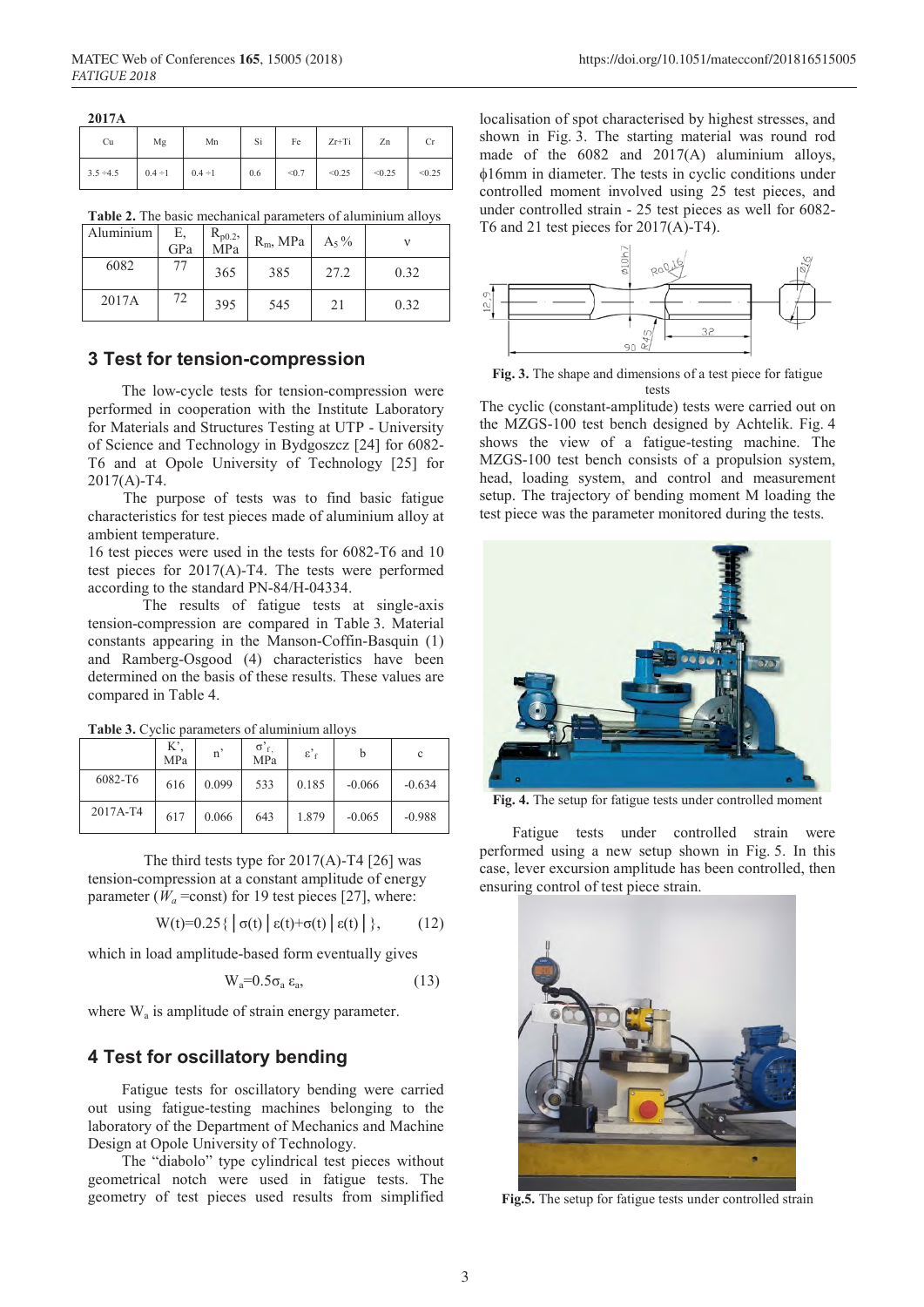In case of fatigue tests carried out both under controlled moment and strain amplitude, the stiffness or moment amplitude drop by 15% respectively was taken as fatigue life, this corresponds with a moment when crack became visible with bare eyes (ca. 1 mm).

Fig. 6 presents typical test pieces cross-section after oscillatory bending. In this photo we can clearly see the initiation point and neutral plane, in relation to which bending has been occurring. On the figure you can also see the long furrows which start on the surface of the material in the origin of the crack and they extend deeper into the material perpendicular to the bending surface.



**Fig.6.** An example test piece photo taken after oscillatory bending test a) 6082-T6 b) 2017(A)-T4

## **5 Comparison of test results**

Completed tests and respective calculations provided grounds for determining fatigue characteristics, cumulatively shown in the illustrations. Constants appearing in the formulae are compared in successive Tables.

Successive analyses concern strain characteristics. The Manson-Coffin-Basquin strain-life curve (1) has been the first one analysed. The Fig. 7 and Table 4 - 5 allows observing that in practice all three characteristics overlap and it is possible to find one cumulative MCB curve. However, it should be noted that in the case of bending the MCB characteristic can be determined only owing to previously defined Ramberg-Osgood model (4), this allows separating elastic and plastic component of strain. Considering this, it seems necessary to seek other characteristics, in which there is no need to divide strain into an elastic and plastic component. Finding such a model will allow determining fatigue characteristics under controlled strain at bending on relatively simple and inexpensive machines.

The Langer characteristic (7) has been employed first. It is the simplest one, and originally it assumes linear character in a double-logarithmic system. Fig. 8 compares these characteristics for individual tests.

Parameters of these characteristics are confronted in Table 6 and 7. Completed data analysis indicates that the characteristic for tension-compression and the cumulative characteristic approximate the empirical data incorrectly. As a result of this, it cannot be used for correct description of the empirical data. The Kandil characteristic (8) has been taken as the second one. It is more complex than the Langer characteristic, and as it may be concluded from Fig. 9 and data collected in Table 8 and 9, it describes experimental test results by far better. This applies both to the description of these results for individual tests, and the cumulative characteristic determined for all tests. The last characteristic used is the one proposed by the Authors of this study in form of (9). Another, fourth parameter to be determined appears in this characteristic. Analysis of Fig. 10 and data contained in Table 10 and 11 proves that, same as in case of the Langer characteristic, this characteristic describes all test results very well, both individually and for all tests jointly. Analysis of correlation coefficients for all three analysed strain characteristics (Tables 4 - 11) indicates that the best match of combined characteristics is ensured in case of the model proposed by the Authors of this study.

**Table 4.** Comparison of parameters of the analysed characteristics according to the Manson-Coffin-Basquin model for 6082-T6

|                                                   | h        | c        | $\sigma'_{\text{f}}$<br>MPa | $\epsilon'$ |
|---------------------------------------------------|----------|----------|-----------------------------|-------------|
| Bending<br>$(M_a = const)$                        | $-0.101$ | $-0.657$ | 733                         | 0.188       |
| Bending<br>$(\epsilon_{a} = const)$               | $-0.113$ | $-0.636$ | 823                         | 0.275       |
| Tension-<br>compression<br>$(\epsilon_a = const)$ | $-0.066$ | $-0.634$ | 533                         | 0.185       |
| All (combined)                                    | $-0.091$ | $-0.582$ | 649                         | 0.148       |

**Table 5.** Comparison of parameters of the analysed characteristics according to the Manson-Coffin-Basquin model for  $2017(A) - T4$ 

|                                                   | h        | c        | $\sigma'_{\rm f}$<br>MPa | $\varepsilon'$ <sub>f</sub> |
|---------------------------------------------------|----------|----------|--------------------------|-----------------------------|
| Tension-<br>compression<br>$(\epsilon_a = const)$ | $-0.063$ | $-0.962$ | 627                      | 1.305                       |
| Tension-<br>compression<br>$(W_a = const)$        |          |          |                          |                             |
| Bending ( $M_a$ =const)                           |          |          |                          |                             |
| All (combined)                                    |          |          |                          |                             |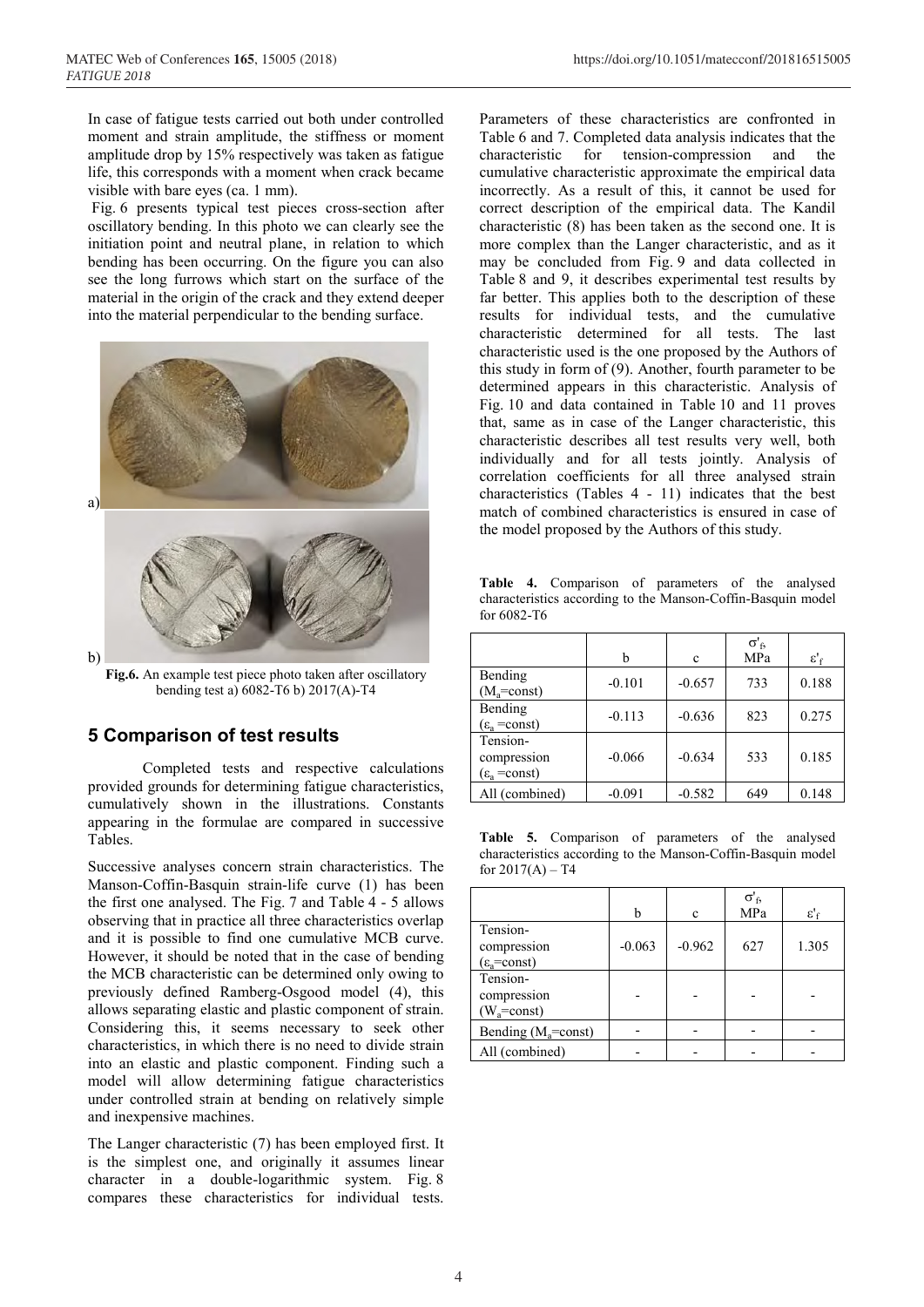

**Fig. 7.** Fatigue characteristics according to the Manson-Coffin-Basquin model a) 6082-T6, b) 2017(A)-T4

| <b>Table 6.</b> Comparison of parameters of the analysed  |  |  |
|-----------------------------------------------------------|--|--|
| characteristics according to the Langer model for 6082-T6 |  |  |
|                                                           |  |  |

|                                  | Α        | в     | C     | $R^2$ |
|----------------------------------|----------|-------|-------|-------|
| Bending $(M_a = const)$          | $-1.898$ | 0.129 | 0.002 | 0.94  |
| Bending $(\epsilon_{a} = const)$ | $-1.611$ | 0.193 | 1.068 | 0.98  |
| Tension-compression              |          |       |       |       |
| $(\epsilon_{\rm s}$ = const)     | $-1.200$ | 0.350 | 0.002 | 0.96  |
| All (combined)                   | $-1.284$ | 0.295 | 0.200 | 0.93  |

**Table 7.** Summary of the parameters of analysed fatigue life values according to Langer's model for 2017(A)-T4

|                                               | Α        | В      | C      | $R^2$ |
|-----------------------------------------------|----------|--------|--------|-------|
| Tension-compression<br>$(\epsilon_a = const)$ | $-1.523$ | 0.218  | 1.247  | 0.95  |
| Tension-compression<br>$(W_a = const)$        | $-1.829$ | 0.1407 | 0      | 0.95  |
| Bending $(M_a = const)$                       | $-1.949$ | 0.1079 | 0      | 0.78  |
| All (combined)                                | $-1.746$ | 0.1516 | 0.0016 | 0.91  |



**Fig.8.** Fatigue characteristics according to the Langer model a) 6082-T6, b) 2017(A)-T4

**Table 8.** Comparison of parameters of the analysed

| characteristics according to the Kandil model for 6082-T6 |          |       |           |       |  |  |  |
|-----------------------------------------------------------|----------|-------|-----------|-------|--|--|--|
|                                                           |          | В     |           | $R^2$ |  |  |  |
| Bending $(M_a = const)$                                   | $-1.571$ | 0.274 | 0.0154    | 0.95  |  |  |  |
| Bending ( $\varepsilon_a$ =const)                         | $-1.72$  | 0.132 | $-0.0082$ | 0.98  |  |  |  |
| Tension-compression                                       |          |       |           |       |  |  |  |
| $(\epsilon_a = const)$                                    | $-0.835$ | 0.703 | 0.7033    | 0.99  |  |  |  |

All (combined)  $-1.035 \begin{array}{|c|c|c|c|c|} \hline 0.524 & 0.0436 & 0.99 \hline \end{array}$ 

**Table 9.** Summary of the parameters of analysed fatigue life curves according to Kandil's model for 2017(A)-T4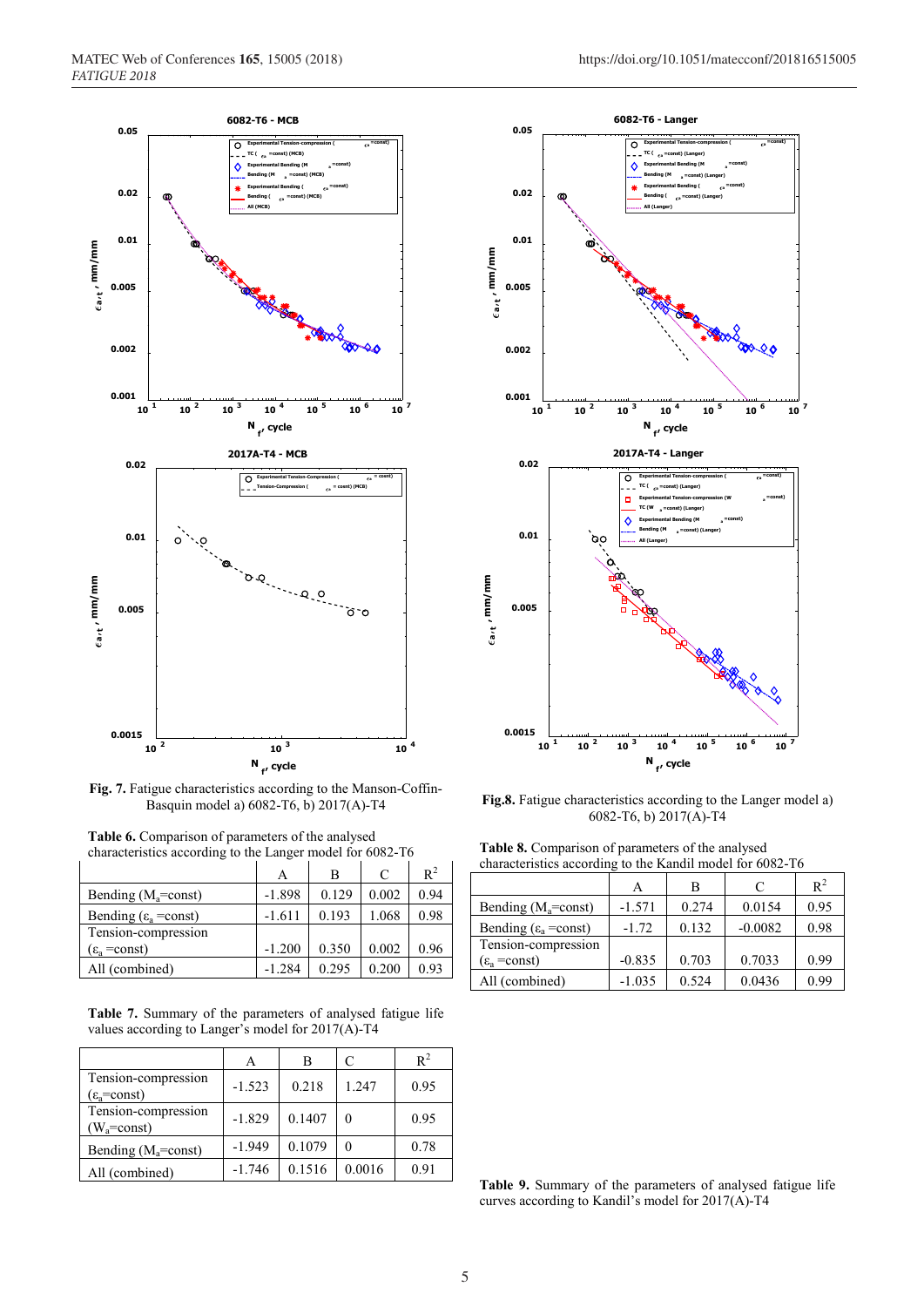|                                                   | Α         | В      | C       | $R^2$ |
|---------------------------------------------------|-----------|--------|---------|-------|
| Tension-<br>compression<br>$(\epsilon_a = const)$ | $-1.139$  | 0.4945 | 0.04851 | 0.96  |
| Tension-<br>compression<br>$(W_a = const)$        | $-1.1611$ | 0.2636 | 0.01642 | 0.96  |
| Bending<br>$(M_a = const)$                        | $-1.283$  | 0.3432 | 0.02059 | 0.79  |
| All (combined)                                    | $-1.305$  | 0.3944 | 0.03007 | 0.94  |



**Fig.9.** Fatigue characteristics according to the Kandil model a) 6082-T6, b) 2017(A)-T4



**Fig.10.** Fatigue characteristics according to the model proposed by the Authors a) 6082-T6, b) 2017(A)-T4

**Table 10.** Comparison of parameters of the analysed characteristics according to the model proposed by the Authors for 6082-T6

|                          | a        | h     | c        | d          | $R^2$ |
|--------------------------|----------|-------|----------|------------|-------|
| Bending                  |          |       |          |            |       |
| $(M_a = const)$          | $-1.572$ | 0.270 | 0.016    | $-0.00018$ | 0.95  |
| Bending                  |          |       |          |            |       |
| $(\epsilon_{a} = const)$ | $-1.709$ | 0.136 | $-0.007$ | $-0.00023$ | 0.98  |
| Tension-                 |          |       |          |            |       |
| compression              |          |       |          |            |       |
| $(\epsilon_{a} = const)$ | $-0.788$ | 0.761 | 0.079    | 0.00141    | 0.99  |
| All                      |          |       |          |            |       |
| (combined)               | $-0.965$ | 0.595 | 0.038    | 0.00192    | 0.99  |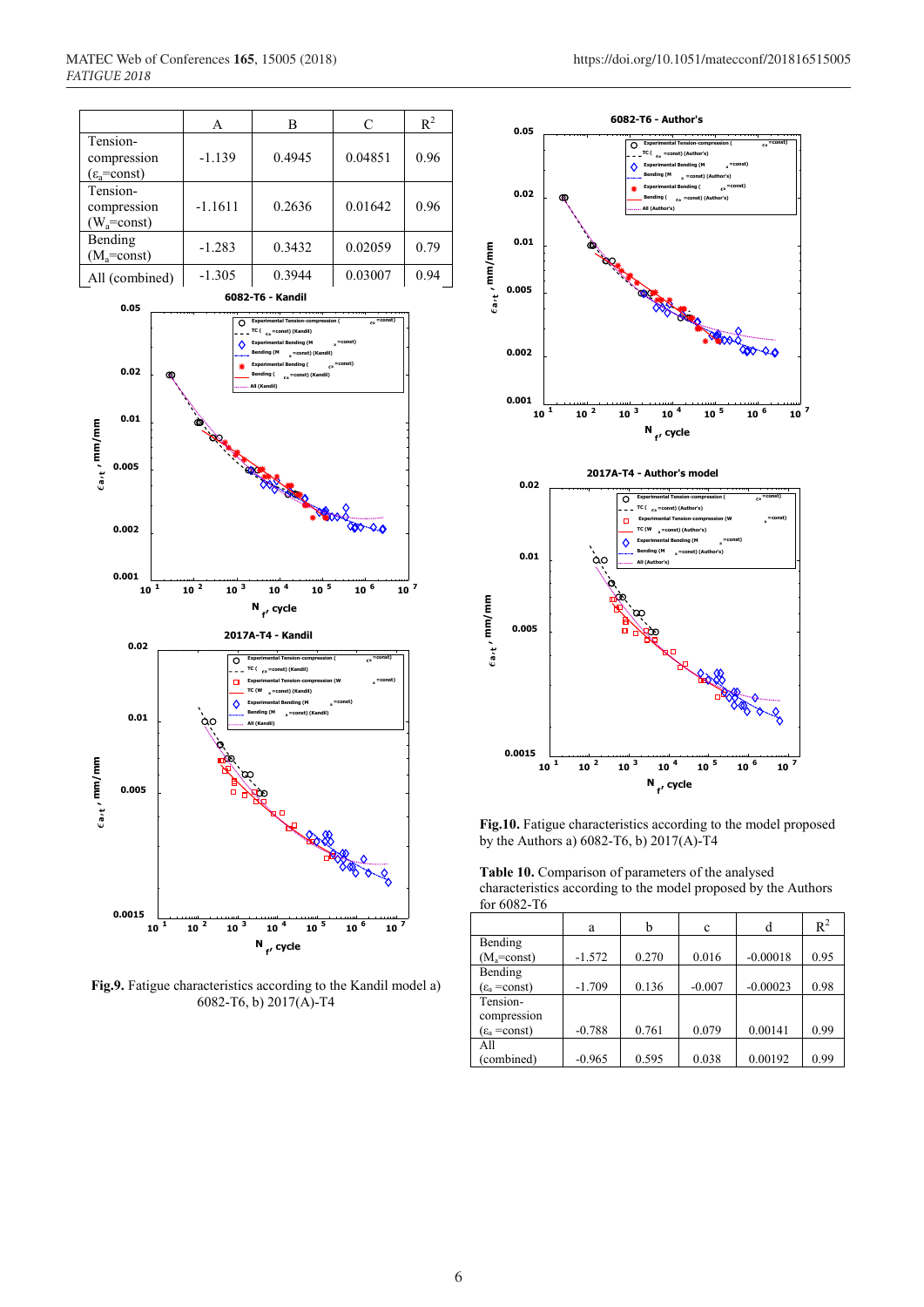**Table 11.** Summary of the parameters of analysed fatigue life values according to the authors' for 2017(A)-T4

|                                                   | A       | В     | C     | D          | $R^2$ |
|---------------------------------------------------|---------|-------|-------|------------|-------|
| Tension-<br>compression<br>$(\epsilon_a = const)$ | $-1.15$ | 0.485 | 0.048 | $-0.00022$ | 0.96  |
| Tension-<br>compression<br>$(W_a = const)$        | $-1.62$ | 0.267 | 0.016 | 0.00036    | 0.96  |
| Bending<br>$(M_a = const)$                        | $-1.28$ | 0.343 | 0.021 | $-0.00010$ | 0.79  |
| All<br>(combined)                                 | $-1.29$ | 0.425 | 0.031 | 0.00083    | 0.94  |

## **6 Conclusions**

- 1. Experimental tests carried out for test pieces made of the  $6082$ -T6 and  $2017(A)$ -T4 aluminium alloys under strain control in conditions of single-axis tension-compression, and both under strain control and moment control for oscillatory bending are much the same and independent on loading method.
- 2. The tests under controlled strain may be replaced by oscillatory bending carried out on a simple, modern test bench instead of the basic tensioncompression test performed using large fatiguetesting machines.
- 3. The best known Mason-Coffin-Basquin strain characteristic describes the results of all experimental tests very well; however, it can be used only when there is a possibility to divide strains into the elastic and plastic components. Analysing the results of specific tests, it becomes clear that fatigue life is almost identical across all tests; therefore, a common fatigue life can be determined for each of the analysed models.
- 4. The Langer strain characteristic describes fatigue test results incorrectly, and it is not recommended for use to characterise fatigue test results.
- 5. The best match of fatigue characteristic to all experimental data is ensured by the four-parameter characteristic proposed by the Authors, which is a fragment of a parabola in a double-logarithmic system, and it is slightly better than the threeparameter Kandil characteristic.

#### **References**

- 1. A. Kurek, J. Koziarska, T. Łagoda, Energetyka, **11**, 673-675 (2016)
- 2. M. Kurek, T. Łagoda, D. Katzy, Material Testing, **56**, 92-95 (2014)
- 3. A. Kulesa, A. Kurek, T. Łagoda, H. Achtelik, K. Kluger, Acta Mechanica et Automatica, **10**, 62-65 (2016)
- 4. K. Walat, T. Łagoda, M. Kurek, Material Testing, **57**, 160-164 (2015)
- 5. S. S. Manson, U. Muralidharan, Fatigue & Fracture Engineering Materials & Structures, **9**, 357-372 (1987)
- 6. A. Kulesa, A. Kurek, T. Łagoda, H. Achtelik, K. Kluger, Solid State Phenomena, **250**, 85-93 (2016)
- 7. V. Troschenko, Multiaxial and Fatigue Design, ESIS 21, (Edited by A. Pinueau, G. Cailletaud and T. C .Lindley), *Mechanical Engineering Publications, London*, 335-348 (1996)
- 8. M. M. Megahed, Fatigue & Fracture of Engineering Materials & Structures, **13**, 361-374 (1990)
- 9. D. Krzyżak, M. Kurek, T. Łagoda, D. Sówka Materialwissenschaft und Werkstofftechnik, **45**, 1018-1029 (2014)
- 10. A. Niesłony, A. Kurek, Applied Mechanics and Materials, Trans Tech Publications, **104**, 197-205 (2012)
- 11. O.H. Basquin, Am. Soc. Test. Mater. Proc., **10**, 625- 630 (1910)
- 12. L. F. Coffin, Trans ASME, **76**, 931-950 (1954)
- 13. S. S. Manson, Experimental Mechanics, **5**, 193-226 (1965)
- 14. V. M. Radhakrishnan, NASA Technical Memorandum 105840, *NASA-TM-105840, E-7283, NAS 1.15:105840*, 11 (1992)
- 15. W. Ramberg, W. R. Osgood, Technical Note No. 902, *National Advisory Committee for Aeronautics, Washington DC* (1943)
- 16. V. M. Radhakrishnan, *NASA Technical Memorandum 105840*, p.11, (1992)
- 17. B. F. Langer, ASME J. Basic Eng, **84**, 389-402 (1962)
- 18. S. S. Manson, Fatigue of Engineering Materials and Structures, **1**, 37-57 (1979)
- 19. S. S. Manson, Fatigue: Experimental Mechanics, 193-226 (1965)
- 20. O. K. Chopra, *U.S. Nuclear Regulatory Commission* (1999)
- 21. F. A. Kandil Standards Measurement & Testing Project No. SMT4-CT97-2165, **1**, 1-26 (2000)
- 22. Y. Gorash, H. Chen, Engineering Failure Analysis, **34**, 308-323 (2013)
- 23. A. Niesłony, A. Kurek, Ch. El Dsoki, H. Kaufmann, International Journal of Fatigue, **39**, 88-94 (2012)
- 24. St. Mroziński St. Raport z badań, UTP w Bydgoszczy, Bydgoszcz (2012)
- 25. W. Będkowski, T. Łagoda, J. Słowik, Materials Science, **43**, 492-498 (2007)
- 26. W. Będkowski, J. Słowik, Raport Nr 1/WM/2004, Wydział Mechaniczny, Politechnika Opolska (2004)
- 27. T. Łagoda, Int. J. Fatigue, **23**, 481-489 (2001)